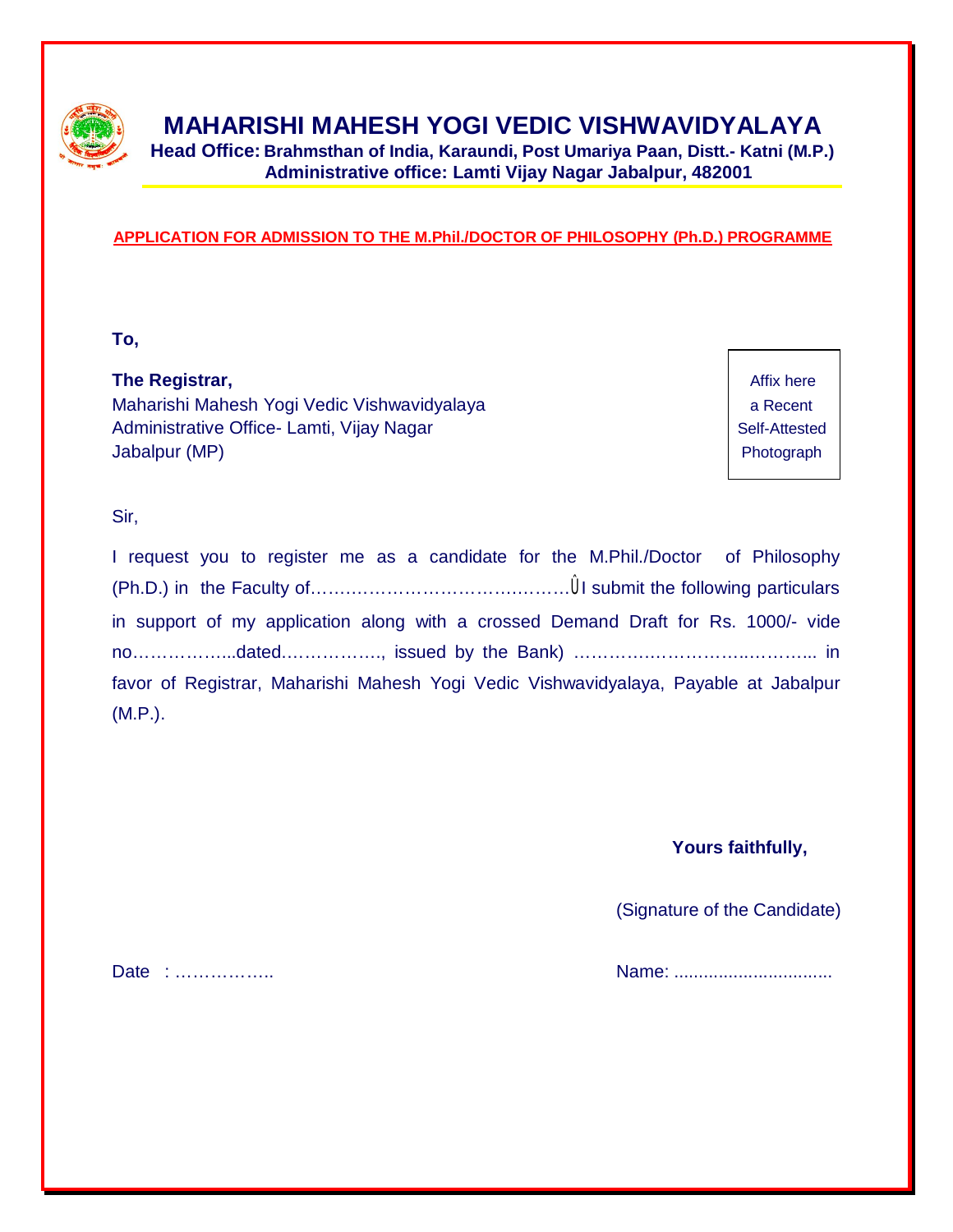# **(PARTICULARS TO BE FILLED BY THE CANDIDATE)**

| $1 -$ | Name of the Candidate (In Block Letters): :- |
|-------|----------------------------------------------|
| $2 -$ | <b>Father's Name:-</b>                       |
| $3-$  | <b>Mother's Name:-</b>                       |
|       |                                              |
| $4-$  | Name of the Spouse (If married):-            |
|       |                                              |
| $5-$  |                                              |
| 6.    |                                              |
| 7.    |                                              |
|       |                                              |
|       | Tel. no. with STD code:  Mobile              |
| $8-$  |                                              |
|       |                                              |
|       | Pin Code Tel.No with STD code                |
|       |                                              |

### 9- Details of Previous Examinations:-

| Exam.<br><b>Passed</b> | Name of the<br><b>University</b> | Year of<br><b>Passing</b> | <b>Division &amp;</b><br><b>Percentage</b> | <b>Subjects</b> |
|------------------------|----------------------------------|---------------------------|--------------------------------------------|-----------------|
|                        |                                  |                           |                                            |                 |
|                        |                                  |                           |                                            |                 |
|                        |                                  |                           |                                            |                 |
|                        |                                  |                           |                                            |                 |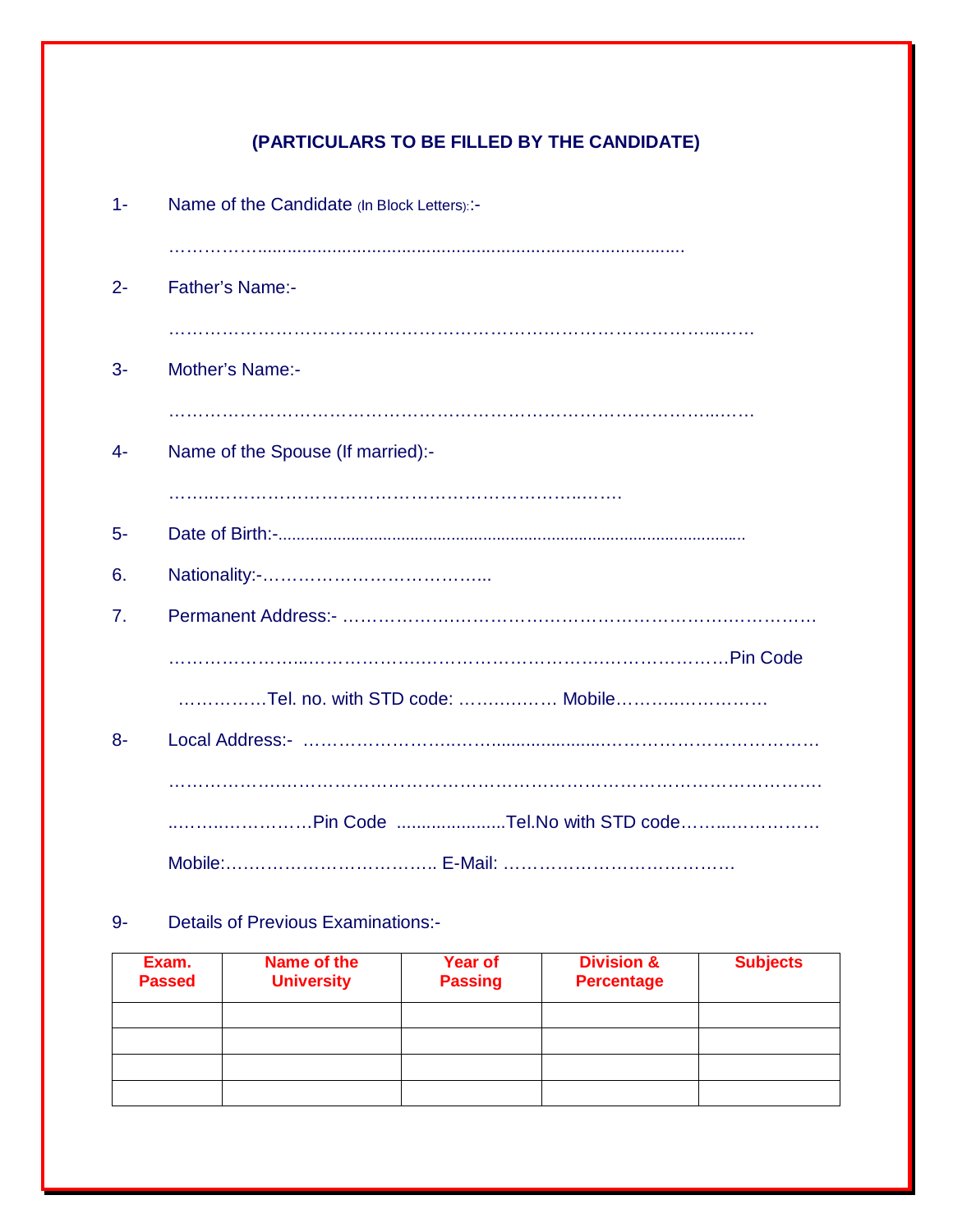| $10 -$ |                                                                                                                   |
|--------|-------------------------------------------------------------------------------------------------------------------|
| $11 -$ | Details of Research experience, if any (attach separate sheet, if necessary):-                                    |
| $12 -$ | Languages, which the candidate knows (Expert $\Box$ Write $\Box$ Speak $\Box$ ) (Please trick the<br>appropriate) |
| $13 -$ | If employed, write the name of the institution and the position held at present.                                  |
|        |                                                                                                                   |
| 14.    |                                                                                                                   |
| 15.    |                                                                                                                   |
| 16.    |                                                                                                                   |
|        |                                                                                                                   |
|        | (Signature of the Candidate)                                                                                      |
|        | Dated<br>Name: ----------------------------                                                                       |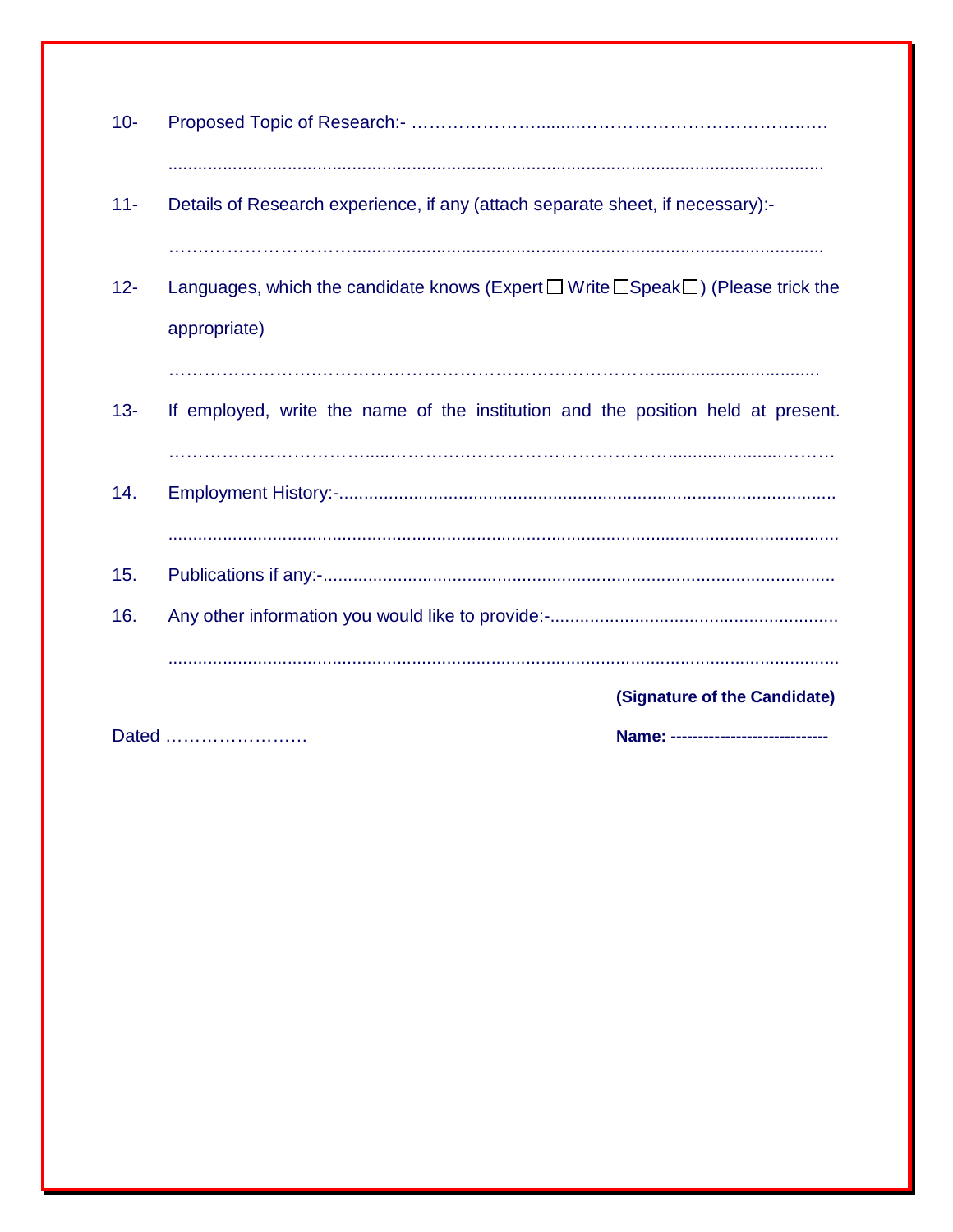#### **Note: The following documents should be submitted with the Application Form:**

- 1. Attested copies of all Mark-sheets and Degrees of Graduation and Post-Graduation/M.Phil. Examinations.
- 2. Proof of the date of birth.
- 3. Proof of claim of the reserved category.
- 4. An attested copy of the M.Phil. Mark-sheet/Degree (for the exemption from the Entrance Test for admission to Ph.D. programme )
- 5. An attested copy of UGC NET/SLET or an equivalent examination (for the exemption from the Entrance Test for admission to Ph.D. programme)

#### **DECLARATION**

**I SOLEMNLY UNDERTAKE** to accept and abide by the rules of the Maharishi Mahesh Yogi Vedic Vishwavidyalaya and all the decisions of the Admission Committee and other appropriate University bodies in regard to my admission.

**I SOLEMNLY AFFIRM** that I have never been convicted by a court of law nor rusticated/expelled from any educational institutions/nor disqualified/debarred from any examination.

**I** will accept the cancellation/forfeiture of my candidature in case any information supplied by me in this form is found to be incorrect at the time of admission or thereafter.

|                                 | <b>Signature of the Applicant</b>                                                                                                                                                                                                    |  |  |  |
|---------------------------------|--------------------------------------------------------------------------------------------------------------------------------------------------------------------------------------------------------------------------------------|--|--|--|
| Date                            | Name: -----------------------------                                                                                                                                                                                                  |  |  |  |
|                                 |                                                                                                                                                                                                                                      |  |  |  |
| M.Phil/Ph.D. Programme.<br>Date |                                                                                                                                                                                                                                      |  |  |  |
|                                 | <u>and the second contract and the second contract of the second contract of the second contract of the second contract of the second contract of the second contract of the second contract of the second contract of the secon</u> |  |  |  |

**Signature of receiving official**